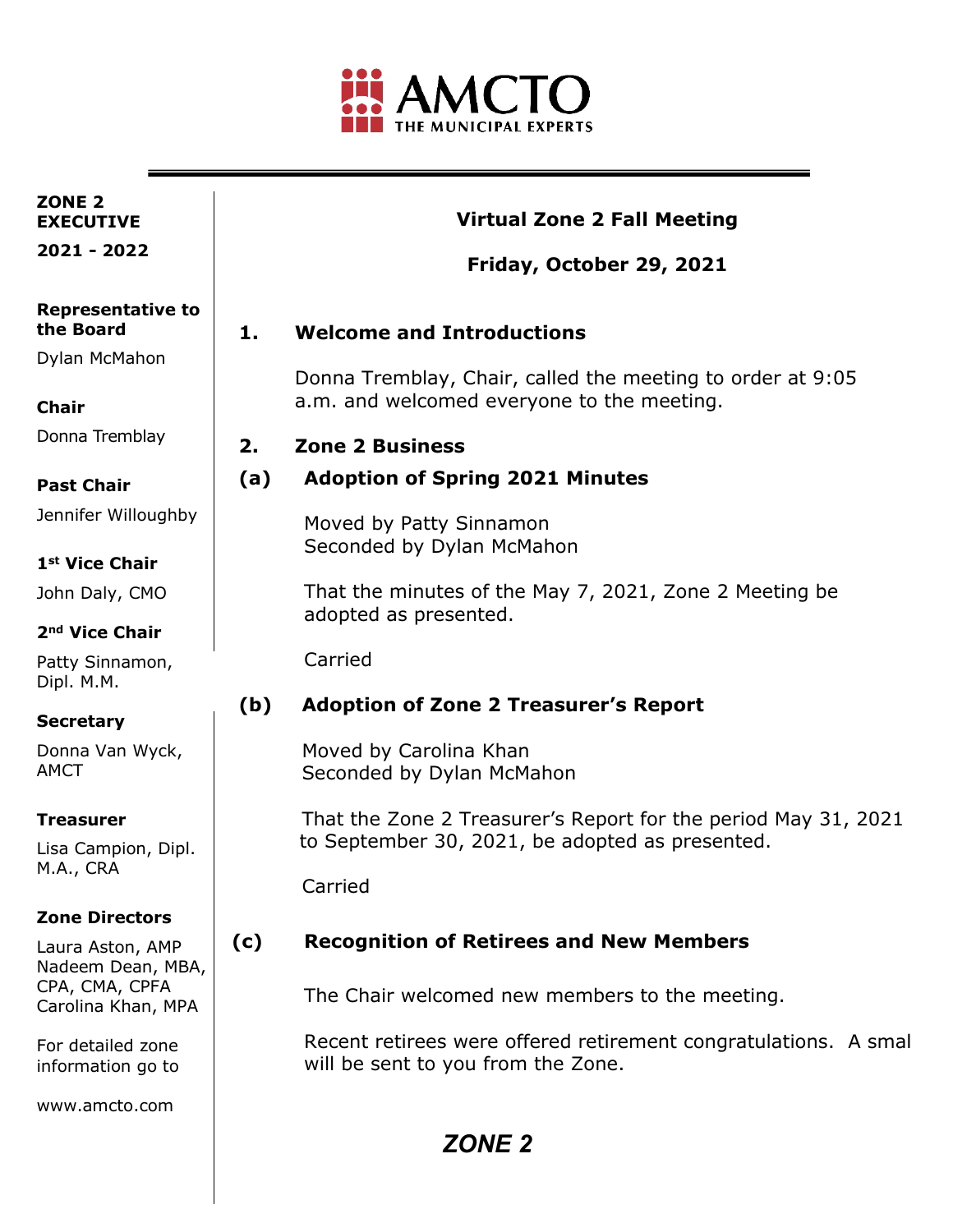# **3. AMCTO Update**

Sandra MacDonald, President, Elana Arthurs, Vice President and David Arbuckle, Executive Director provided an update on the following:

Organization Updates:

- Board of Directors
- New AMCTO Staff
- Professional Development
- Education
- Legislative and Policy
- Communications and Marketing

The presentation is available on the Zone 2 page of AMCTO's website.

## **2022-2026 Strategic Plan Discussion**

Do the following Strategic Plan Values still resonate with you? Is there anything missing in your view?

- service to the Community
- support to elected officials
- service to the municipal profession

Do the Strategic Plan Operating Principles still resonate with you? Do you believe AMCTO has lived up to these principles? Is anything missing?

We will:

- Act with honesty, openness, transparency, and respect
- Recognize and value our members needs, priorities, contributions, and opinions
- Be mindful of, and strive to reduce, potential barriers to accessing our programs and services
- Feature engagement in all we do
- Strive for excellence in all our programs and services
- Be accountable for our actions

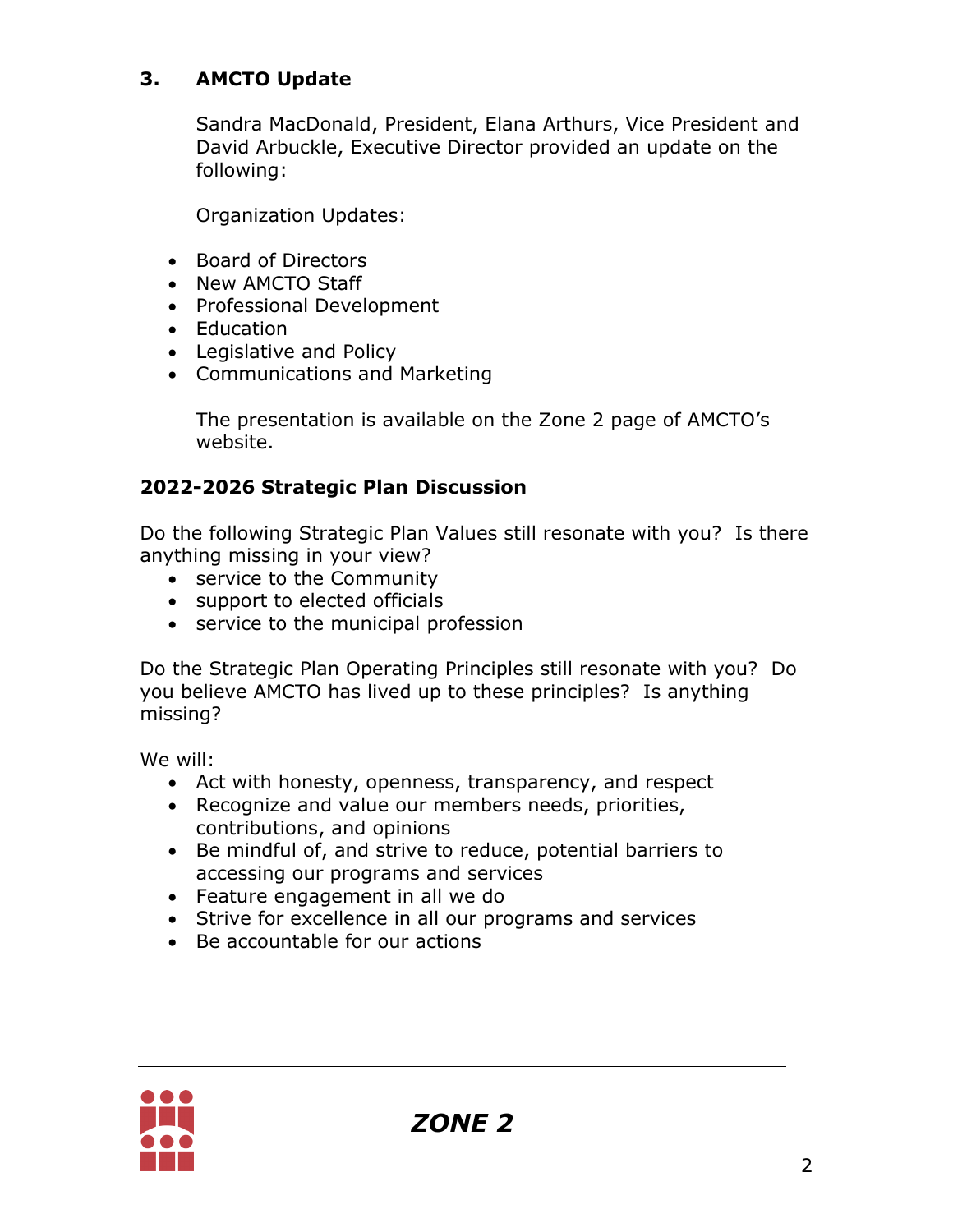Do the organizational vision and mission still resonate with you?

Vision – the leading organization in fostering, promoting, and sustaining excellence in municipal management and administration in Ontario

Mission – to provide professional development, engagement opportunities, advocacy and leadership in the sector which strengthens and supports the capabilities and performance of municipal professionals.

Are there areas that AMCTO should be more focused on to help support you as Members?

Possible examples:

- alternative educational/professional development topics/themes?
- Alternative advocacy priorities?
- Added membership value?

The State of Membership Survey is out now and getting great responses. The survey is open to November 10 and there are prizes available. Another reminder will be going out to the membership.

### **4. Municipal Property Assessment Corporation (MPAC) Update**

Anne Haines, Regional Manager Zone 1, Jeremy Gough, Account Manager, Kelan Jylha, Account Manager and Anthony Fleming, Account Manager, MPAC provided an update on:

- Enumeration
- Assessment Update Postponed
- Municipal connect
- Municipal Master Service Agreement
- Digital Delivery of Assessment Roll
- Keeping You Connected

The presentation is available on the Zone 2 page of AMCTO's website.

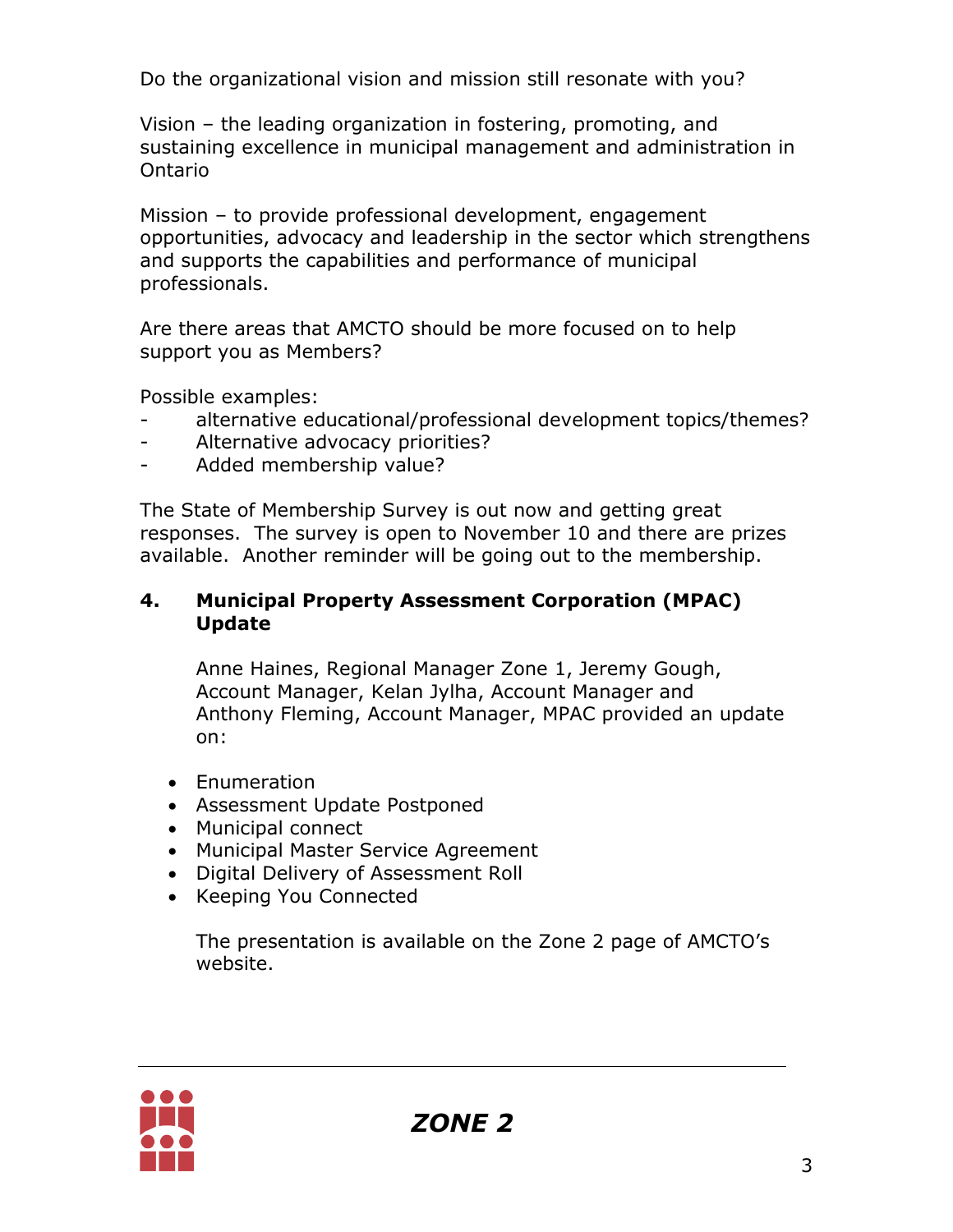# **5. Ministry of Municipal Affairs and Housing Update**

Jane Parnell, Municipal Advisor, Municipal Services Office West and Sav Johal, Municipal Advisor for Central Region, provided an update on:

- Local Government
- Finance
- Housing
- Community Planning and Development

The presentation is available on the Zone 2 page of AMCTO's website.

## **6. AHA Moments**

AHA Moments is a new addition to the agenda to give members an opportunity to raise topics that they have either read about or experienced to share with others.

Dylan McMahon presented details regarding the Closed meeting investigation by the Ombudsman related to the City of Hamilton's LGBTQ Advisory Committee. General discussion ensued regarding the Ombudsman's investigation.

Recommend that when you are hosting a meeting that you do so from the municipal office – therefore chances of internet going down less likely

Have a backup person in place if the host is kicked out of a meeting.

How you communicate to the public on the availability of the public to watch the meeting is key.

If no other option for public to attend, you may want to consider options.

Has anyone changed policy and procedures because of this – have you changed your procedure by-law or other processes?